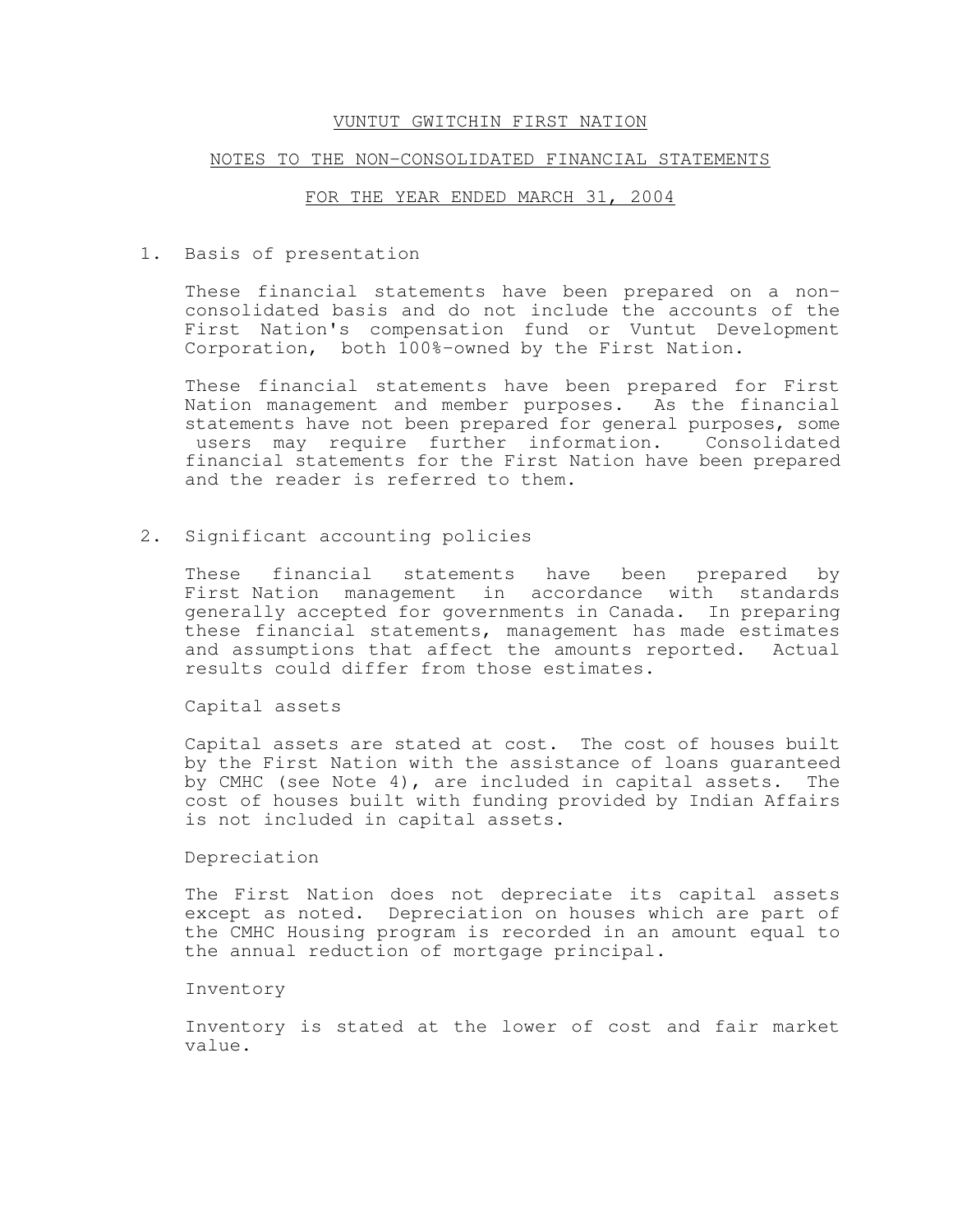# NOTES TO THE NON-CONSOLIDATED FINANCIAL STATEMENTS (CONTINUED)

## FOR THE YEAR ENDED MARCH 31, 2004

2. Significant accounting policies (continued)

Revenue recognition

Contributions under the terms of agreements are recognized as revenue at the time applications are approved by the relevant funding agency.

Surplus

All unexpended items of revenue, except as noted above, are treated by the First Nation as surplus, except for certain capital projects where unexpended revenues are deferred until the project is complete.

Financial instruments

The First Nation's financial instruments consist of cash, accounts receivable, temporary and long-term investments, accounts payable, amounts due to related parties and longterm debt. Unless otherwise noted, it is management's opinion that the First Nation is not exposed to significant interest, currency or credit risks arising from these financial instruments.

3. Reserves

Pursuant to its agreement with Canada Housing and Mortgage Corporation, the First Nation is required to segregate funds for replacement and subsidy surplus reserves. The expenditures from these funds are restricted by the terms of the agreement.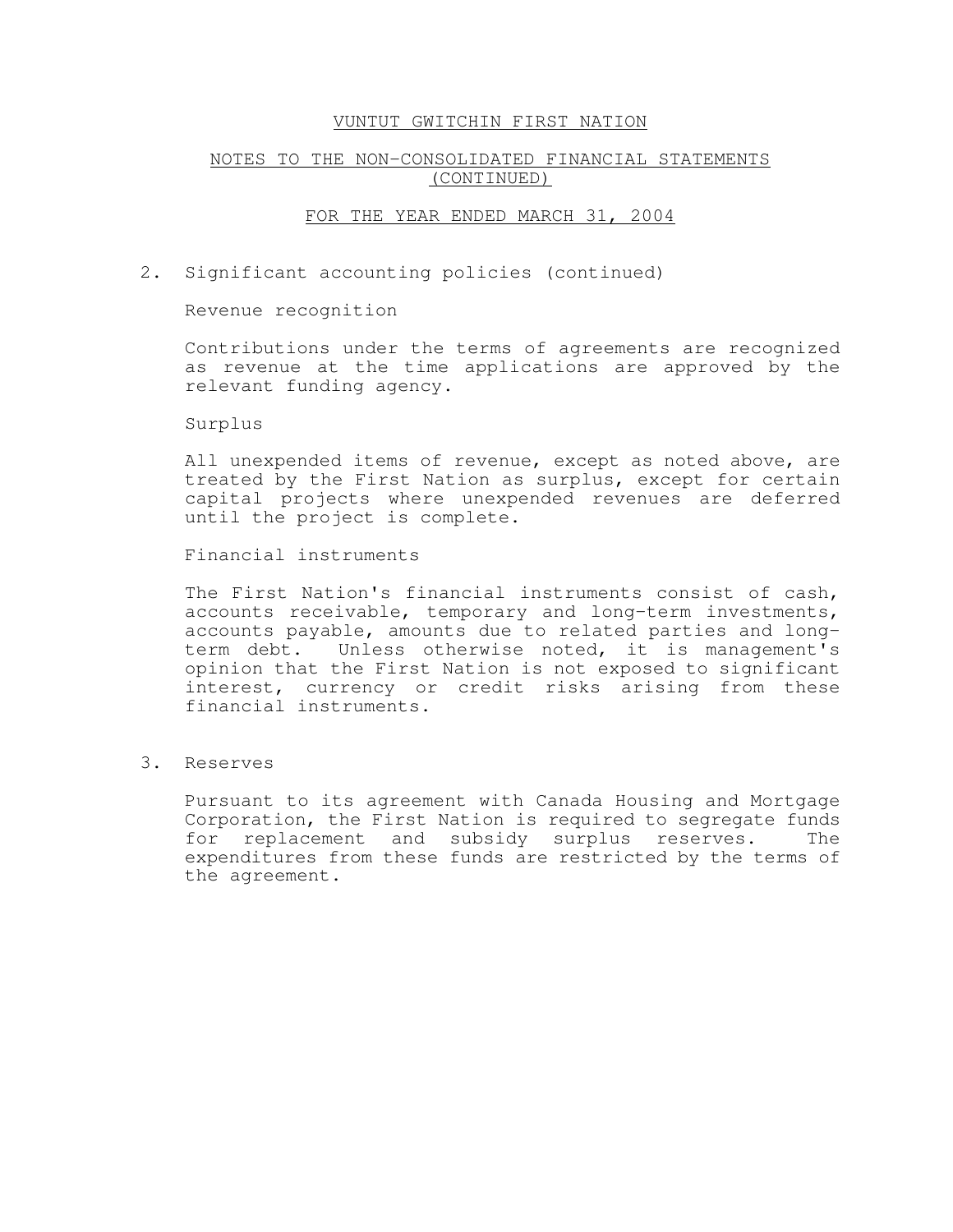# NOTES TO THE NON-CONSOLIDATED FINANCIAL STATEMENTS (CONTINUED)

# FOR THE YEAR ENDED MARCH 31, 2004

4. Long-term debt

Mortgages payable

Amounts shown as mortgages payable represent monies borrowed to finance house construction. The loans are secured by a mortgage to the lender on the land and buildings as well as a ministerial guarantee by the Government of Canada.

The balances and terms of the mortgages are as follows:

|                                                                                                                                                               | 2004        | 2003    |
|---------------------------------------------------------------------------------------------------------------------------------------------------------------|-------------|---------|
| Mortgage payable to Toronto Dominion<br>Bank in monthly instalments of<br>\$651, including interest at 5.75%<br>$\mathsf{S}$<br>per annum. Due April 1, 2004. | $59,866$ \$ | 64,144  |
| Mortgage payable to Toronto Dominion<br>Bank in monthly instalments of<br>\$505, including interest at 5.75%<br>per annum. Due April 1, 2004.                 | 46,385      | 49,700  |
| Mortgage payable to Toronto Dominion<br>Bank in monthly instalments of<br>\$447, including interest at 5.75%<br>per annum. Due April 1, 2004.                 | 41,075      | 44,010  |
| Mortgage payable to Toronto Dominion<br>Bank in monthly instalments of<br>\$2,025, including interest at 5.75%<br>per annum. Due April 1, 2004.               | 245,819     | 255,841 |
| Mortgage payable to the Bank of<br>Montreal in monthly instalments<br>of \$707, including interest at 6.0%<br>per annum. Due June 1, 2006.                    | 73,826      | 77,133  |
| Mortgage payable to the Bank of<br>Montreal in monthly instalments<br>of \$930 including interest at 7.00%<br>per annum. Due December 1, 2005.                | 111,262     | 113,735 |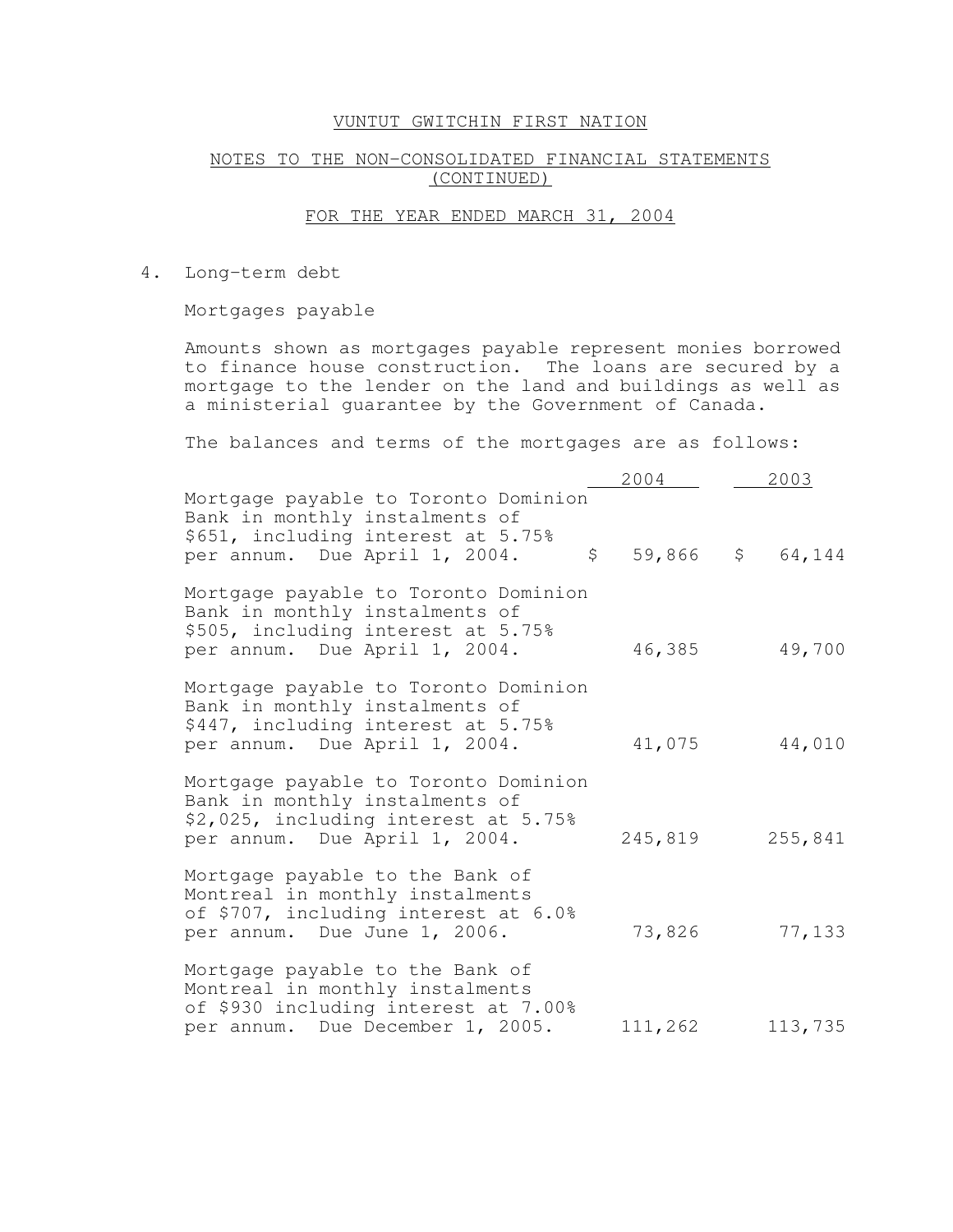## NOTES TO THE NON-CONSOLIDATED FINANCIAL STATEMENTS (CONTINUED)

#### FOR THE YEAR ENDED MARCH 31, 2004

## 4. Long-term debt (continued)

Mortgages payable (continued) 2004 2003 Mortgage payable to the Bank of Montreal in monthly instalments of \$1,514, including interest at 7.00% per annum. Due December 1, 2005. \$ 168,682 \$ 173,532 746,915 778,095 Loans payable Loan payable to Toronto Dominion Bank, first draw of a \$1,100,000 loan payable in annual instalments of \$300,000, with the first payment due May, 2005, at an interest rate of prime plus 1.00%. 200,000 - Loan payable to Toronto Dominion Bank, payable in annual instalments of \$334,800 due April 30, 2003, at an interest rate of 6.66%. Secured by a general security agreement.  $-$  334,800 Loan payable to Toronto Dominion Bank in monthly instalments of \$30,203, due November 3, 2005, with interest at 8.75%. Secured by assets of the compensation fund. 1,577,797 1,791,416 Loan payable to Toronto Dominion Bank in annual instalments of \$36,176 due April 10, 2004, with interest at 8.65%. 36,170 72,342 2,560,882 2,976,653 Amount due within one year 434,313 767,173 \$2,126,569 \$2,209,480